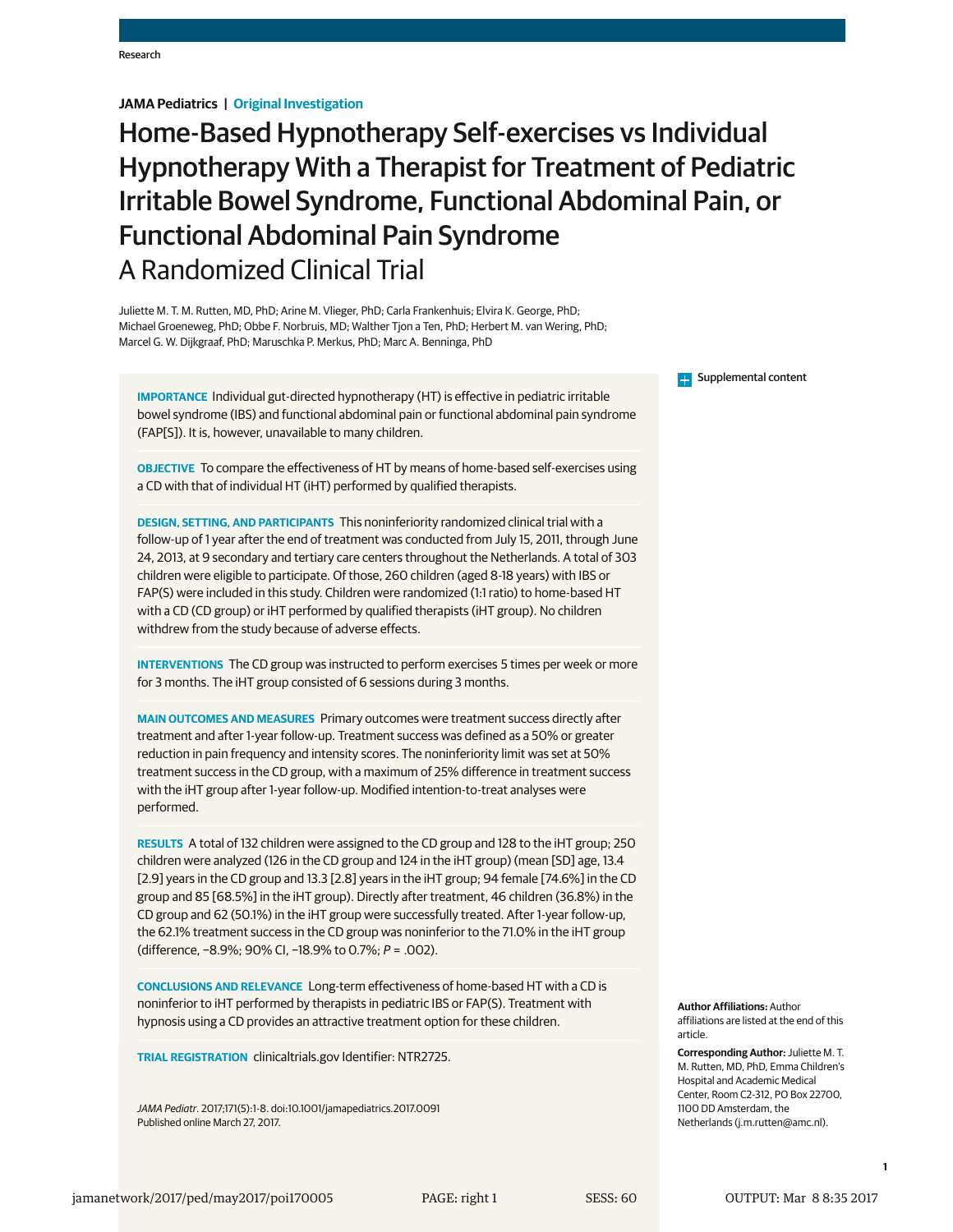rritable bowel syndrome (IBS) and functional abdominal<br>pain (syndrome) (FAP[S]) are commonly diagnosed pedi-<br>atric FAP disorders with a worldwide prevalence of 13.5%.<sup>1</sup><br>After appropriate medical evaluation, the symptoms c rritable bowel syndrome (IBS) and functional abdominal pain (syndrome) (FAP[S]) are commonly diagnosed pediatric FAP disorders with a worldwide prevalence of 13.5%.<sup>1</sup> be attributed to another condition.<sup>2,3</sup>

Management of IBS and FAP(S) is challenging because pathophysiologic mechanisms are not elucidated.<sup>4</sup> Treatment is usually symptomatic, consisting of physician reassurance, dietary advice, education, and pharmacologic pain management.<sup>4</sup> If these interventions do not result in adequate relief, nonpharmacologic therapies are often prescribed. Success rates of gut-directed hypnotherapy vary from 49% to 100% in adults and children.<sup>5-10</sup> Three relatively small randomized clinical trials (RCTs), with sample sizes varying from 34 to 52 children, were conducted in children and compared hypnotherapy with supportive therapy,<sup>5</sup> usual care,<sup>6</sup> or waiting list.<sup>8</sup> All 3 trials<sup>5,6,8</sup> reported beneficial effects of hypnotherapy, with 1 study<sup>11</sup> reporting long-lasting beneficial effects up to 5 years after treatment. Despite its proven effectiveness, hypnotherapy (HT) is still unavailable to many children because individual HT (iHT) performed by therapists is costly and requires a significant time investment by children and parents. Hypnotherapy by self-exercises at home using a CD might also be effective in children with IBS and FAP(S).<sup>6</sup> In addition, the lack of well-trained child hypnotherapists compels for an alternative treatment of pediatric IBS and FAP(S). Hypnotherapy using CD-recorded self-exercises at home may be such an alternative. Before children are given access to this self-exercise alternative, however, it should first be proven to be at least as efficacious as face-to-face HT to avoid undertreatment. A noninferiority study design is suited to determine whether a new treatment is at least as efficacious as a reference treatment with predefined margin of noninferiority for the new treatment to be acceptable.<sup>12</sup> We therefore conducted a noninferiority RCT to compare the effectiveness of HT using CD-recorded self-exercises at home vs iHT performed by qualified therapists in children with IBS or FAP(S).

# Methods

# Study Design and Participants

A detailed description of the study protocol has been published elsewhere.<sup>13</sup> Two academic medical centers and 7 teaching hospitals throughout the Netherlands participated in this noninferiority RCT that was supported by the Netherlands Organisation for Health Research and Development. The study protocol was approved by the medical ethics committees of all participating hospitals (Medisch Ethische Commissie AMC, Medisch Ethische Toetsingscommissie Noord-Holland, Commissie LTME, St. Antonius Ziekenhuis, Medisch Ethische Toetsingscommissie Máxima Medisch Centrum, Medisch Ethische Toetsingscommissie Flevoziekenhuis, Medisch Ethische Toetsingscommisie Isala Klinieken Zwolle, Medisch Ethische Toetsingscommissie Amphia, Medisch Ethische Toetsingscommissie azM/UM, and Toetsingscommissie Onderzoek Rotterdam e.o. Maasstad Ziekenhuis). Children aged 8 to 18 years diagnosed with IBS or FAP(S) (Rome III criteria) were randomized

## **Key Points**

**Question** What is the effectiveness of home-based hypnotherapy exercises compared with individual hypnotherapy performed by qualified therapists in children with functional abdominal pain?

**Findings** This noninferiority randomized clinical trial of 250 analyzed children found that the effectiveness of home-based treatment with hypnosis was noninferior to individual hypnotherapy performed by therapists 1 year after the end of treatment.

**Meaning** Hypnotherapy is a highly valuable treatment in children with functional abdominal pain and should be incorporated in national guidelines and reimbursed by health insurance companies. This study provides a rationale for the implementation of an easy-to-use home-based treatment in daily practice.

from July 15, 2011, through June 24, 2013.<sup>2</sup> Before randomization, all patients underwent routine laboratory testing to exclude underlying organic disorders. Exclusion criteriawere concomitant organic gastrointestinal disease, treatment by another health care professional for abdominal pain, previous HT, intellectual disability (mental retardation), and insufficient knowledge of the Dutch language.

#### Randomization and Masking

After patients and/or parents gave verbal and written informed consent, the child was randomly allocated to iHT performed by a therapist (iHT group) or home-based HT with exercises on audio CD (CD group). A central computerized random-number generator for concealment was used, performing randomization (1:1 ratio) with random permuted blocks of varying sizes of 2, 4, and 6. Randomization was stratified by hospital and school level (primary or secondary school). Outcomes were assessed using questionnaires, which were completed at home by the child and/or parents.

#### **Interventions**

The gut-directed HT protocol that we used is a combination of exercises from our previously used Manchester protocol5,14 and the protocol of van Tilburg et al.<sup>6</sup> The HT protocol consisted of general relaxation exercises, exercises on control of abdominal pain and gut functioning, and ego-strengthening suggestions. The exact content of the iHT sessions and the exercises on the CD has been published in detail elsewhere.<sup>13</sup> Children in both groups were instructed to practice HT exercises daily.

#### CD Group

A specially trained research nurse visited all children randomized to the CD group. Children performed the first HT exercise to check whether the child understood the instructions. The CD contained 5 standard scripts of the HT exercises, which were identical to the exercises used in the iHT group. Distinct CDs for children who attended primary and secondary schools were used to ensure that the language used was adapted to the child's developmental age. The frequency of listening was re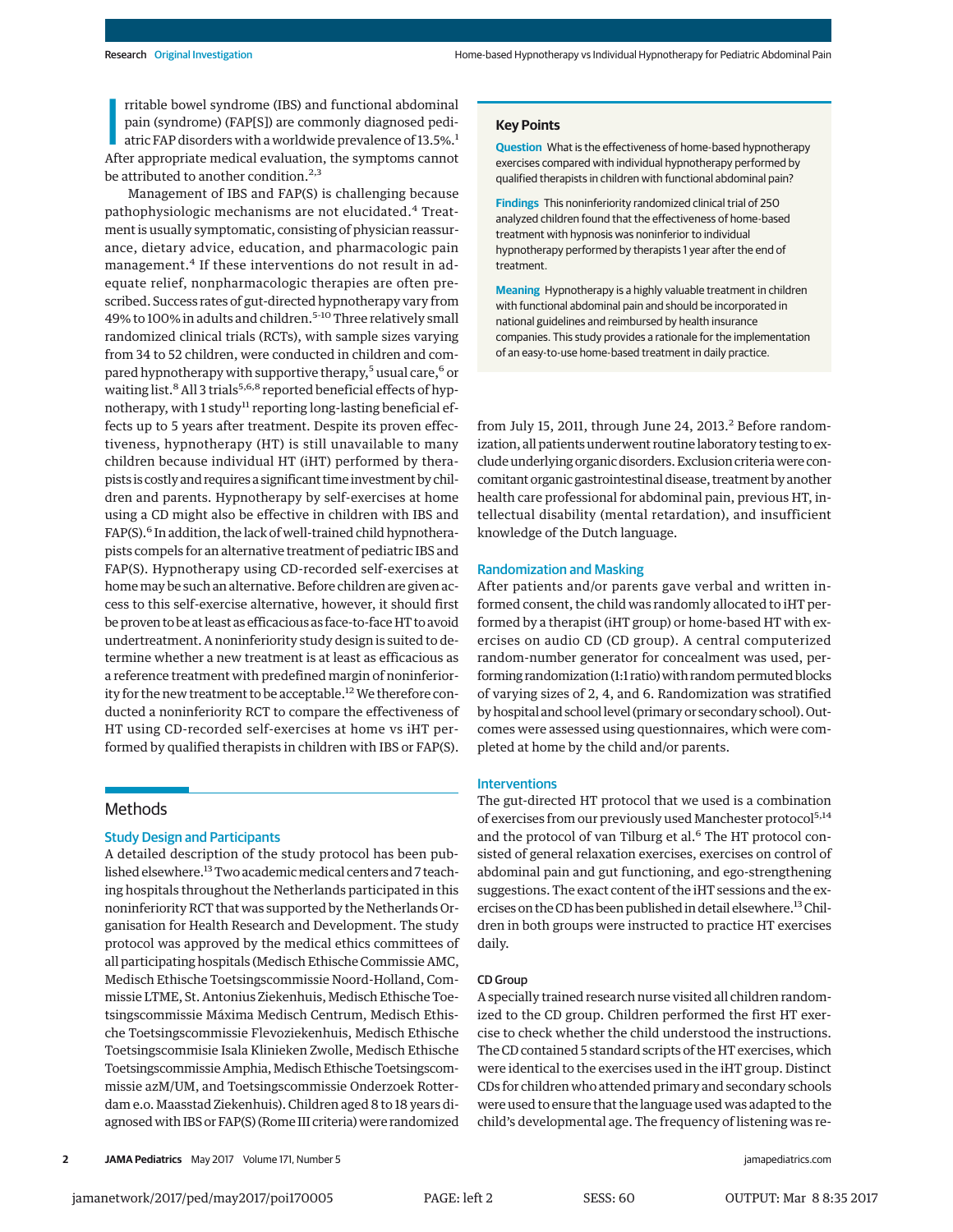corded by participants. The research nurse called children after 4 and 8 weeks of treatment to stimulate treatment adherence.

## iHT Group

Children in the iHT group received six 50- to 60-minute sessions during 3 months. The HT was performed by 11 qualified, experienced hypnotherapists (C.F.) affiliated with the recruiting hospitals. They were trained in working with the protocol and instructed to use the same scripts as used in the CD group. Therapists were, however, allowed to adapt the contents and order of the scripts to the child's interests and issues that arose during the sessions. Between sessions, children were stimulated to listen daily to the same CD as the CD group.

#### Outcome Measures

Outcomes were measured at baseline (TO), 3 months after treatment start (T1), and 6- and 12-month follow-up after the end of therapy (T2 and T3). eTable 1 in the Supplement lists the outcome measures used.<sup>13</sup>

## Primary Outcomes

Children completed a standardized diary to assess abdominal pain frequency and pain intensity during 7 consecutive days, which were computed into a pain frequency score (PFS) (scale of 0-21, with 0 indicating no pain and 21 indicating abdominal pain lasting more than 120 minutes on 7 consecutive days) and pain intensity score (PIS) (scale of 0-21, with 0 indicating no pain at all and 21 indicating the most severe pain [facial scale] on 7 consecutive days), repectively.<sup>5,11</sup> Primary outcomes were the proportion of patients for whom treatment was successful at the end of treatment and the proportion of successfully treated patients after 1-year follow-up. Treatment success was defined as at least 50% reduction in the PFS and PIS.

#### Secondary Outcomes

Secondary outcomes included depression, anxiety, somatization, health-related quality of life (QoL), pain beliefs, coping strategies, and adequate relief. Details of the instruments used to assess these outcomes were published previously.<sup>13</sup>

#### Statistical Analysis

Primary analyses focused on the proportions of treatment success in treatment arms at T1 and T3. On the basis of previous trials,<sup>5-7</sup> we made a conservative estimate of 75% treatment success at T3 in the iHT group. We anticipated this percentage to be approximately 65% in the CD group. To be a reasonable alternative, this percentage should not become lower than 50% at T3.<sup>13</sup> This noninferiority limit should be viewed in relation to standard medical care success rates of approximately 30% to 40% in previous trials.<sup>5-7</sup> A total of 115 patients were needed per group to achieve a power of 80% with a 1-sided *P* < .05. Because a less than 10% dropout rate was expected, 130 patients were included per treatment arm. Because the sample size calculation was based on a 1-sided noninferiority hypothesis test at a 5% significance level, statistical uncertainty of the

between-group differences in the primary outcome were expressed as 2-sided 90% CIs. Only the primary outcome was assessed in terms of non-inferiority. Analyses of secondary outcomes were exploratory using 2-sided 95% CIs. Modified intention-to-treat analyses were performed that included all patients who started study treatment. Differences between treatment groups at baseline were analyzed using the  $\chi^2$  test, unpaired 2-tailed *t* test, or Mann-Whitney test.

All patients had complete baseline PFSs and PISs. Missing PFSs and PISs at subsequent time points were imputed using multiple imputation by chained equations algorithm.<sup>15</sup> Multiple imputation was performed separately for both treatment groups, and 7 cycles of imputation were performed, with the assumption that unobserved measurements were missing at random.<sup>15</sup> Extensive exploration of missing data patterns confirmed this assumption. The 7 data sets were combined using Rubin's rules.<sup>15</sup>

Two preplanned exploratory subgroup analyses (IBS vs FAP[S] and prepuberty [13 years or younger] vs older children) were performed and statistically tested with interaction effects in logistic regression analysis. In a secondary multivariable logistic regression analysis, baseline predictors for treatment success at T3 were identified out of a preselected set of candidate baseline predictors, similar to those used in multiple imputation. Variables univariately associated with treatment success (*P* < .30) were entered in a multivariable logistic regression model using backward elimination. In the iHT group, treatment success of different therapists at T3was tested using a  $\chi^2$  test.

We compared the PFSs and PISs during the study (4 weeks, 8 weeks, T1, T2, T3) of both treatment groups by using marginal linear models adjusted for the baseline value and assuming an unstructured covariance structure among residuals observed at the 5 time points and based on restricted maximum likelihood estimation.<sup>16</sup> The course of the depression, anxiety, somatization, QoL, pain beliefs, and coping strategies scores was studied using marginal linear model analyses (eTable 2 in the Supplement). The binary outcome adequate relief over time was analyzed using a marginal model with a compound symmetry covariance structure for the residuals. The choices of covariance structures for all marginal models were based on the structure with the lowest Akaike information criterion value. Statistical analyses were performed using SPSS statistical software, version 20.0 (IBM Inc).

## **Results**

A total of 303 children with IBS or FAP(S) were eligible to participate. A flowchart of study participants is presented in Figure 1. Of the 303 patients who fulfilled the inclusion criteria, 43 children (29 girls [67.4%]), with a mean (SD) age of 14.4 (2.9) years, declined participation. The most frequently reported reason for declining participation was unwillingness to be randomized (13 [30.2%]) because child and/or parents insisted on iHT performed by a hypnotherapist. A total of 260 children (85.8%) agreed to participate and were randomized to the CD group ( $n = 132$ ) or the iHT group ( $n = 128$ ). A total of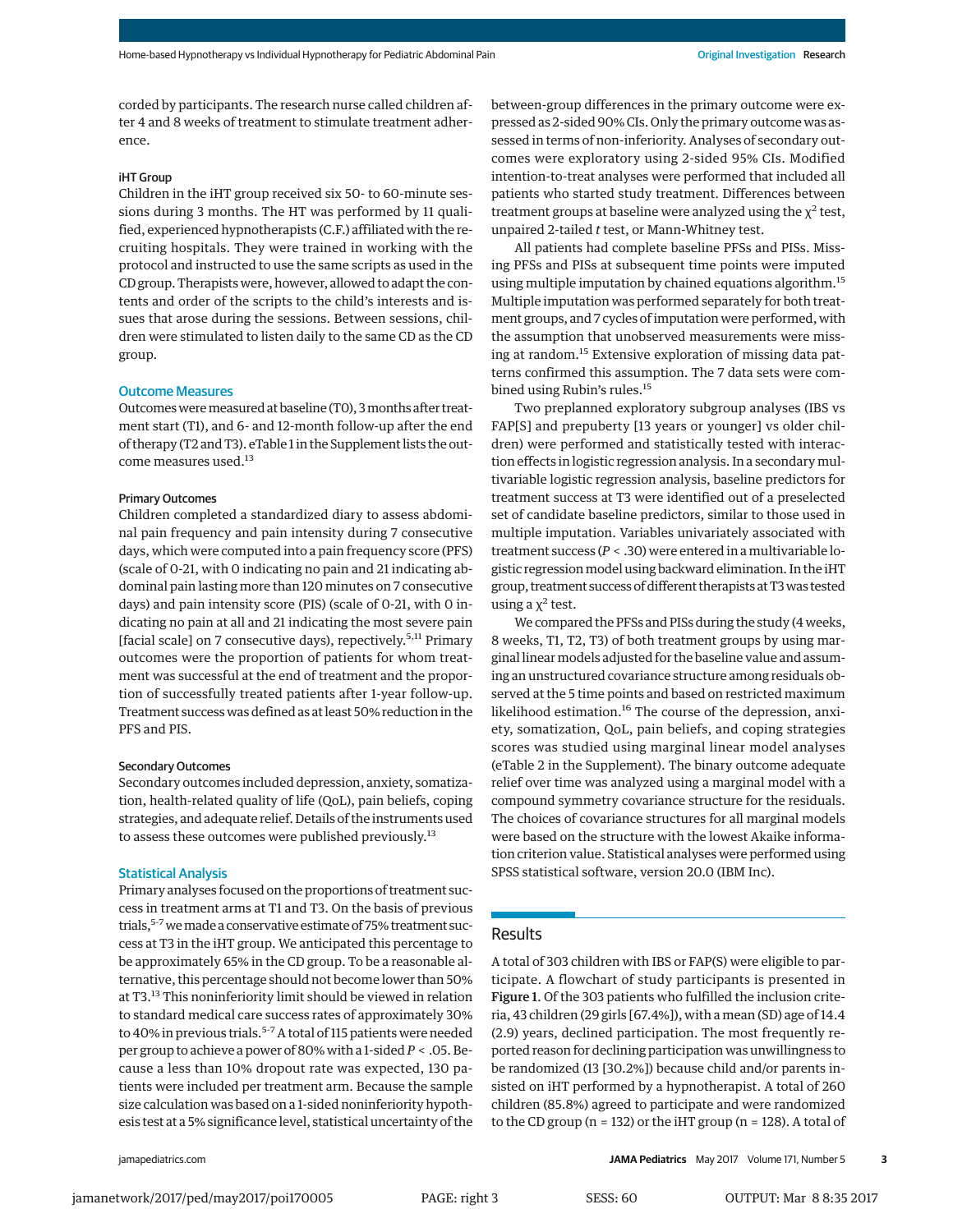

HT indicates hypnotherapy; iHT, individual hypnotherapy.

126 children started home-based treatment with the hypnosis CD, and 124 children started treatment in the iHT group and were included in the analyses (mean [SD] age, 13.4 [2.9] years in the CD group and 13.3 [2.8] years in the iHT group; 94 female [74.6%] in the CD group and 85 [68.5%] in the iHT group). Baseline characteristics of the 10 children not starting treatment did not differ from those who started treatment (eTable 3 in the Supplement). With the exception of the percentage of children with school absenteeism, no differences in baseline characteristics were observed between the groups (Table 1).

## Primary Outcome

Children in the CD group listened to the CD a mean (SD) of 5.7 (1.4) times per week during the treatment period. Directly after treatment (T1), 46 children (36.8%) in the CD group were

**4 JAMA Pediatrics** May 2017 Volume 171, Number 5 **(Reprinted)** jamapediatrics.com

successfully treated compared with 62 (50.1%) in the iHT group (ie, a difference of −13.3%; 90% CI, −23.7% to −3.2%). At 6 months of follow-up after the end of treatment (T2), treatment success was 64 (51.1%) in the CD group and 81 (65.2%)

in the iHT group (difference, −14.2%; 90% CI, −24.7% to −4.3%). One year after the end of treatment (T3), treatment success was 78 (62.1%) in the CD group and 88 (71.0%) in the iHT group (difference, −8.9%; 90% CI, −18.9% to 0.7%). The CD emerged as significantly noninferior to iHT because the lower limit of the 90% CI for this difference in success proportions was -18.9% (ie, lying above the noninferiority limit: 71.0%-18.9% = 52.1%; ie, >50% treatment success and −18.9% > −25% difference in treatment success;  $P = .002$ ) (Table 2).

Exploratory subgroup analyses revealed no treatment effect modification by age (prepuberty or older age) or diagnosis (IBS or FAP[S]) at all time points (Table 2). In a secondary multivariable analysis of preselected candidate baseline predictors, male sex, shorter duration of symptoms, and having fewer negative beliefs about the abdominal pain were identified to have prognostic value for treatment success at T3 (eTable 4 in the Supplement). Neither expectations about treatment response of the child and both parents nor hypnotic susceptibility appeared to be associated with treatment success at T3 (eTable 4 in the Supplement). Whether the child still performed HT exercises at T1 was also not significantly associated with treatment success at T3 (odds ratio, 0.83; 95% CI, 0.34-3.80). In the iHT group, no therapist effect on treatment effect was observed (*P* = .80).

#### Secondary Outcomes

Mean PFSs and PISs with their corresponding 95% CIs in both treatment groups during treatment and follow-up are shown inFigure 2A and B. Adjusted for respective baseline pain scores, a significant improvementwas seen in the PFSs and PISs in both treatment groups. Overall, the mean PFSs and PISs over time were on average 1.7 points higher in the CD group compared with the corresponding means in the iHT group (95% CIs, 0.4- 3.0 for PFS and 0.4-2.9 for PIS; main treatment group effects). Exploratory analyses suggested improvement in time in both treatment groups for all secondary outcomes, with the exception of QoL self-perception (eTable 2 in the Supplement). No treatment differences were observed for these secondary outcomes except for negative pain beliefs and problemfocused coping potential, which favored the iHT group (eTable 2 in the Supplement). The proportion of parents reporting adequate relief directly after treatment was 82.7% in the iHT group and 70.2% in the CD group and increased to 87.0% in the iHT group and 75.9% in the CD group after 1-year follow-up (treatment group effect *P* = .002, no significant time *P* = .24, or time-treatment group interaction effect *P* = .74).

# **Discussion**

This RCT confirms previously reported beneficial effects of gutdirected HT in children with IBS or FAP(S) and is the first, to our knowledge, to compare effectiveness of home-based treatment using a hypnosis CD with that of iHT performed by quali-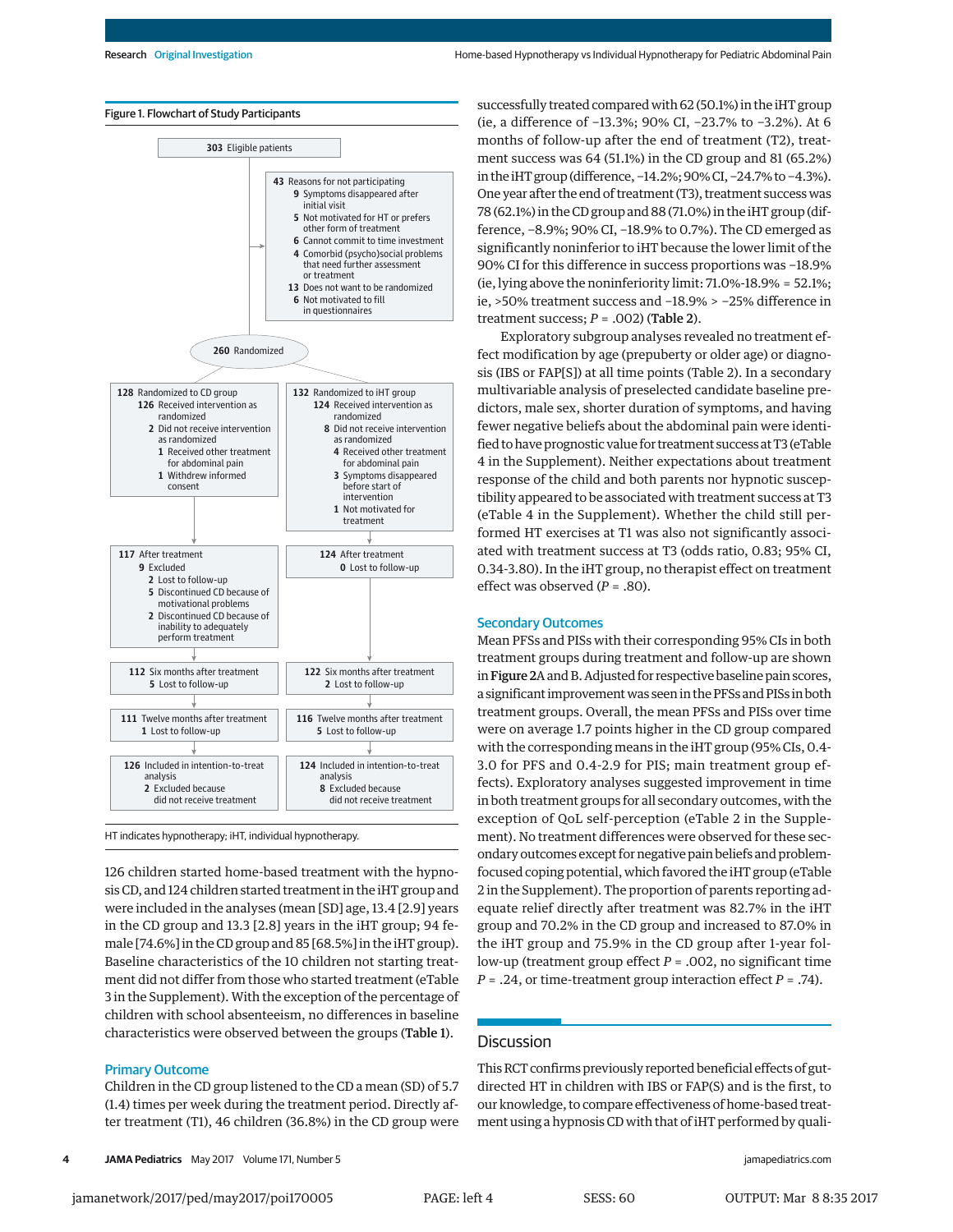| Table 1. Baseline Characteristics of Study Participants <sup>a</sup> |                                |                          |  |  |
|----------------------------------------------------------------------|--------------------------------|--------------------------|--|--|
| Characteristic                                                       | <b>CD Group</b><br>$(n = 126)$ | iHT Group<br>$(n = 124)$ |  |  |
| Age, mean (SD), y                                                    | 13.4(2.9)                      | 13.3(2.8)                |  |  |
| Female                                                               | 94 (74.6)                      | 85 (68.5)                |  |  |
| IBS                                                                  |                                |                          |  |  |
| IBS-C                                                                | 39 (60.0)                      | 35 (57.4)                |  |  |
| IBS-D                                                                | 10 (15.4)                      | 3(4.9)                   |  |  |
| IBS-M                                                                | 14 (21.5)                      | 20 (32.8)                |  |  |
| IBS-U                                                                | 2(3.1)                         | 3(4.9)                   |  |  |
| <b>Total IBS</b>                                                     | 65 (51.6)                      | 61 (49.2)                |  |  |
| FAP(S)                                                               |                                |                          |  |  |
| FAP                                                                  | 22 (36.1)                      | 29 (46.0)                |  |  |
| <b>FAPS</b>                                                          | 39 (63.9)                      | 34 (54.0)                |  |  |
| Total FAP(S)                                                         | 61 (48.4)                      | 63 (50.8)                |  |  |
| Duration of symptoms, median<br>$(IQR)$ , y                          | $2.3(1.2-5.1)$                 | $2.7(1.1-5.3)$           |  |  |
| School absenteeism                                                   | 86 (68.3)                      | 100 (80.6)               |  |  |
| No. of school days missed in prior 6<br>mo, median (IQR)             | 14.0 (5.0-30.0)                | 21.1 (4.0-24.5)          |  |  |
| Positive family history of abdominal<br>pain                         | 60 (47.6)                      | 56 (45.2)                |  |  |
| Prior psychological treatment                                        | 19 (15.2)                      | 24 (19.4)                |  |  |
| Hypnotic susceptibility, median<br>(IQR)                             | $6.0(5.0-6.0)$                 | $6.0(5.0-7.0)$           |  |  |
| Abdominal pain scores, mean (SD)                                     |                                |                          |  |  |
| Pain frequency score                                                 | 15.1 (5.5)                     | 14.6 (5.5)               |  |  |
| Pain intensity score                                                 | 15.1 (4.5)                     | 14.6 (4.4)               |  |  |
| Depression and anxiety scores,<br>mean (SD)                          |                                |                          |  |  |
| Depression                                                           | 3.9(2.4)                       | 3.8(2.5)                 |  |  |
| Anxiety, total score                                                 | 10.9 (7.6)                     | 11.8 (8.9)               |  |  |
| Quality-of-life scores, mean (SD)                                    |                                |                          |  |  |
| Physical well-being                                                  | 44.9 (10.3)                    | 44.2 (9.7)               |  |  |
| Psychological well-being                                             | 49.2 (9.9)                     | 47.8 (9.6)               |  |  |
| Moods and emotions                                                   | 49.8 (10.8)                    | 47.5(11.4)               |  |  |
| Self-perception                                                      | 52.3 (10.4)                    | 52.4 (10.4)              |  |  |
| Social support and peers                                             | 50.7 (12.2)                    | 49.2 (10.5)              |  |  |
| School environment                                                   | 53.1(9.5)                      | 51.9(9.2)                |  |  |
| Non-GI symptoms score, mean (SD)                                     | 14.1 (12.1)                    | 14.9 (11.8)              |  |  |
| Pain beliefs score, mean (SD)                                        |                                |                          |  |  |
| Negative pain beliefs                                                | 2.2(0.6)                       | 2.3(0.6)                 |  |  |
| Problem-focused coping<br>potential                                  | 1.4(0.9)                       | 1.3(0.8)                 |  |  |
| Emotion-focused coping<br>potential                                  | 2.2(0.9)                       | 2.3(0.9)                 |  |  |
| Coping strategies score, mean (SD)                                   |                                |                          |  |  |
| Problem-focused coping                                               | 2.4(0.5)                       | 2.4(0.5)                 |  |  |
| Positive cognitive reframing                                         | 2.1(0.5)                       | 2.1(0.6)                 |  |  |
| <b>Distraction strategies</b>                                        | 1.7(0.4)                       | 1.8(0.4)                 |  |  |
| Avoidance strategies                                                 | 2.1(0.4)                       | 2.2(0.5)                 |  |  |
| Support-seeking strategies                                           | 2.1(0.7)                       | 2.1(0.6)                 |  |  |

Abbreviations: FAP, functional abdominal pain; FAPS, functional abdominal pain syndrome; GI, gastrointestinal; IBS, irritable bowel syndrome; IBS-C, constipation predominant IBS; IBS-D, diarrhea predominant IBS; IBS-M, mixed type with alternating episodes of both constipation and diarrhea; IBS-U, unsubtyped IBS (abnormality in stool consistency is not sufficient to meet the criteria for IBS-C, IBS-D, or IBS-M); iHT, individual hypnotherapy.

<sup>a</sup> Data are presented as number (percentage) of patients unless otherwise indicated.

fied therapists. One year after the end of treatment, 62.1% of children in the CD group and 71.0% in the iHT group were successfully treated.

Despite a significant lower percentage of treatment success in the CD group, results fulfill the predetermined limit for noninferiority, and long-term effectiveness of treatment with a hypnosis CD is noninferior to that of iHT by therapists. In addition, both treatment groups had decreased depression, anxiety, and somatization scores and improvement of QoL and pain beliefs. Both treatment forms were well received, reflected by adequate relief after 1-year follow-up of 87.0% in the iHT group and 75.9% in the CD group.

The 62.1% response rate after CD treatment is comparable to the success rate reported in the trial performed by van Tilburg et al,<sup>6</sup> which used the same definition of treatment success. The 71.0% treatment success in the iHT group lies within the range of previously reported success percentages in adult and pediatric HT trials.<sup>7-9</sup> It is, however, lower than response rates reported in the previous Dutch RCT,<sup>5</sup> which used a more conservative definition of treatment success. This findingmay be explained by the almost 5-fold higher sample size of the present study and by small adaptions of the HT protocol. In the previous trial, no fixed hypnotic scripts were used, and one additional exercise was included on visualizing the needs of the child's gut.<sup>5</sup> This exercise was excluded from the current HT protocol because it was difficult to standardize. Success rates in the current RCT, however, should be viewed in relation to markedly lower success percentages after standard medical care and a variety of pharmacologic and nonpharmacologic treatments.<sup>17,18</sup>

Subgroup analyses suggested that treatment effect did not vary for children of prepuberty age and older children. In addition, no indication was found for different treatment effects in children with IBS and FAP(S). Male sex was a significant predictor of treatment success 1 year after the end of treatment. One other pediatric HT trial<sup>5</sup> did not find sex differences in treatment response, whereas others<sup>6-8</sup> did not study sex differences because of small sample sizes; adult data are inconclusive.<sup>19</sup> Sex differences in treatment response may be attributable to neural processing of visceral stimuli, which was found to differ between male and female patients with IBS.20 Furthermore, sex-specific differences in response to tasks on affect and emotion processing are shown in brain regions known to be involved in working mechanisms of HT, such as the anterior cingulate cortex.<sup>21-23</sup> Because the present RCT was only powered to evaluate treatment differences for the primary end point in the total study population, the results of subgroup and multivariable analyses should be interpreted with caution and considered to be hypothesis-generation analyses, which need to be established by future RCTs. Having fewer negative beliefs about the abdominal pain resulted in better treatment response. Negative beliefs are known tomediate outcomes of cognitive behavior therapy and may predict longterm outcome in children with IBS and FAP(S). $24-26$  Our trial suggests that children with negative beliefs at baseline may benefit from combined gut-directed HT and cognitive restructuring.<sup>27</sup> Depression and/or anxiety scores at baseline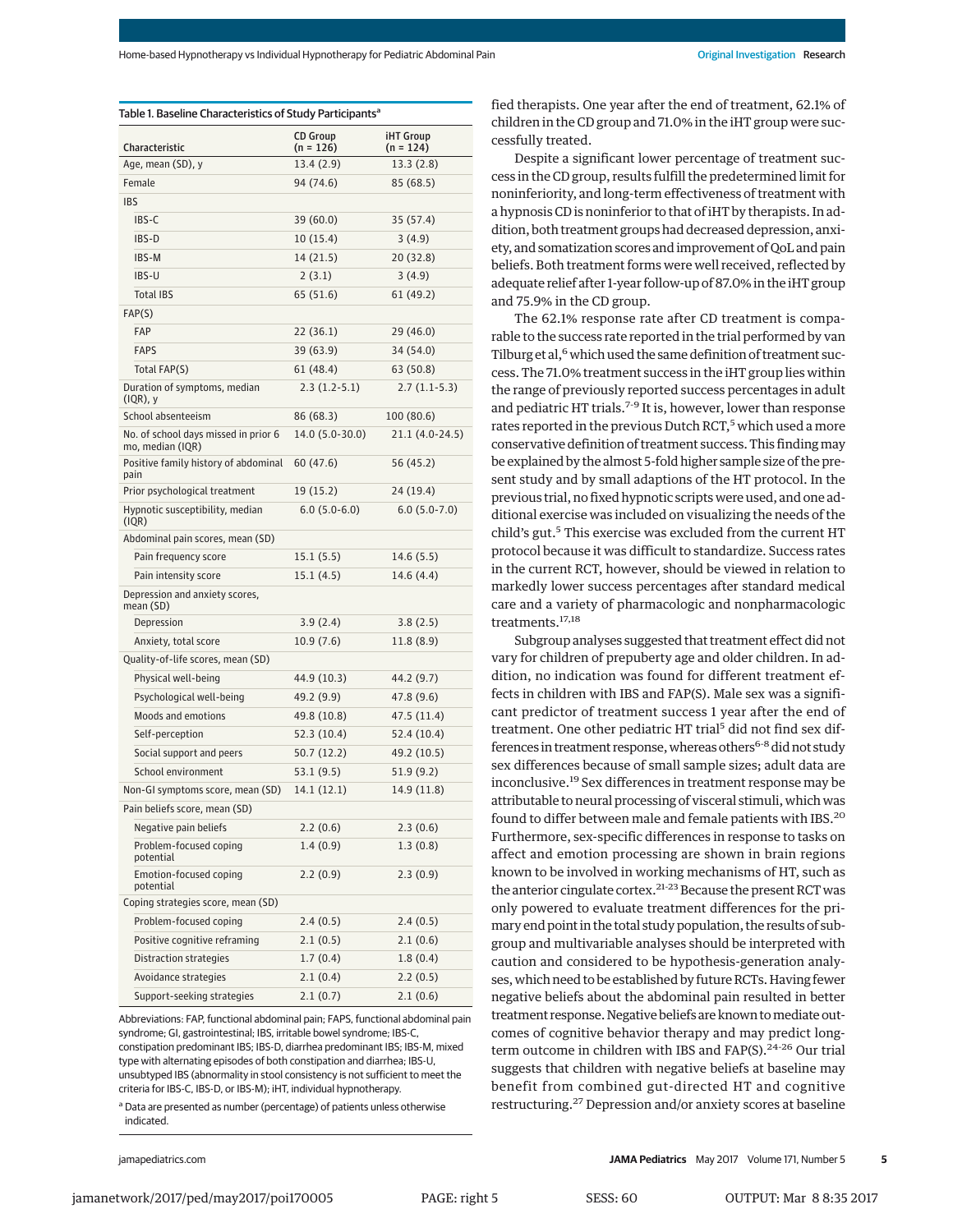## Table 2. Treatment Success

|                                                                  | No. (%) of Patients <sup>a</sup> |                  |                                                          |
|------------------------------------------------------------------|----------------------------------|------------------|----------------------------------------------------------|
| Variable                                                         | <b>CD Group</b>                  | <b>iHT</b> Group | Difference in Treatment Success (90% CI), % <sup>b</sup> |
| Primary analysis <sup>c</sup>                                    |                                  |                  |                                                          |
| Treatment success T1                                             | 46 (36.8)                        | 62(50.1)         | $-13.3$ ( $-23.7$ to $-3.2$ )                            |
| Treatment success T2                                             | 64(51.1)                         | 81(65.2)         | $-14.2$ ( $-24.7$ to $-4.3$ )                            |
| Treatment success T3                                             | 78 (62.1)                        | 88 (71.0)        | $-8.9$ ( $-18.9$ to 0.7)                                 |
| Exploratory subgroup analysis (age <13 y) <sup>d</sup>           |                                  |                  |                                                          |
| Treatment success T1                                             | 23(41.1)                         | 35(60.3)         | $-19.2$ ( $-33.5$ to $-3.8$ )                            |
| Treatment success T2                                             | 32(57.1)                         | 42 (72.4)        | $-15.3$ ( $-29.2$ to $-0.5$ )                            |
| Treatment success T3                                             | 38 (67.9)                        | 45 (77.6)        | $-9.7$ ( $-23.1$ to 4.0)                                 |
| Exploratory subgroup analysis (age $\geq$ 13 y) <sup>e</sup>     |                                  |                  |                                                          |
| Treatment success T1                                             | 24 (34.3)                        | 27(40.9)         | $-6.6$ ( $-19.9$ to $7.0$ )                              |
| Treatment success T2                                             | 33(47.1)                         | 39(59.1)         | $-12.0$ ( $-25.4$ to 2.1)                                |
| Treatment success T3                                             | 39(55.7)                         | 43 (65.2)        | $-9.5$ ( $-22.7$ to 4.4)                                 |
| Exploratory subgroup analysis (diagnosis of IBS) <sup>f</sup>    |                                  |                  |                                                          |
| Treatment success T1                                             | 24 (36.9)                        | 33(54.1)         | $-17.2$ ( $-30.8$ to $-2.5$ )                            |
| Treatment success T2                                             | 31(47.7)                         | 41(67.2)         | $-19.5$ ( $-32.9$ to $-5.0$ )                            |
| Treatment success T3                                             | 37 (56.9)                        | 43 (70.5)        | $-13.6$ ( $-26.9$ to 0.6)                                |
| Exploratory subgroup analysis (diagnosis of FAP[S]) <sup>9</sup> |                                  |                  |                                                          |
| Treatment success T1                                             | 22(36.1)                         | 29(46.0)         | $-9.9$ ( $-23.9$ to 4.5)                                 |
| Treatment success T2                                             | 33(54.1)                         | 40(63.5)         | $-9.4$ ( $-23.4$ to $5.1$ )                              |
| Treatment success T3                                             | 40(65.6)                         | 45(71.4)         | $-5.8$ ( $-19.3$ to 7.8)                                 |

Abbreviations: FAP, functional abdominal pain; FAPS, functional abdominal pain syndrome; iHT, individual hypnotherapy; T1, 3 months after treatment start; T2, 6-month follow-up after the end of therapy; T3, 12-month follow-up after the end of therapy.

a Rounded to whole integers.

<sup>b</sup> The difference in treatment success at each time was compared between subgroups by using interaction terms. No statistically significant differences were observed. Because the sample size calculation was based on a 1-sided noninferiority hypothesis test at a 5% significance level, statistical uncertainty of the between-group differences in the primary outcome were expressed as

2-sided 90% CIs. The lower limit of a 1-sided 95% CI equals the lower limit of a 2-sided 90% CI. See the Statistical Analysis subsection of the Methods section for further details on the definition of noninferiority.

<sup>c</sup> Includes 126 patients in the CD group and 124 in the iHT group.

<sup>d</sup> Includes 56 patients in the CD group and 58 in the iHT group.

<sup>e</sup> Includes 70 patients in the CD group and 66 in the iHT group.

<sup>f</sup> Includes 65 patients in the CD group and 61 in the iHT group.

<sup>g</sup> Includes 61 patients in the CD group and 63 in the iHT group.

were not associated with treatment outcome, suggesting that HT is valuable, even for anxious or depressed children with IBS or FAP(S).

This is the largest RCT on HT in adults and children worldwide.5-10 Previous pediatric HT trials included sample sizes of up to 52 children.<sup>5-8</sup> Generalizability of results is in-



A, Mean pain frequency scores. B, Mean pain intensity scores. Error bars indicate 95% CIs. iHT indicates individual hypnotherapy.

**6 JAMA Pediatrics** May 2017 Volume 171, Number 5 **(Reprinted)** imagediatrics.com **JAMA Pediatrics.com**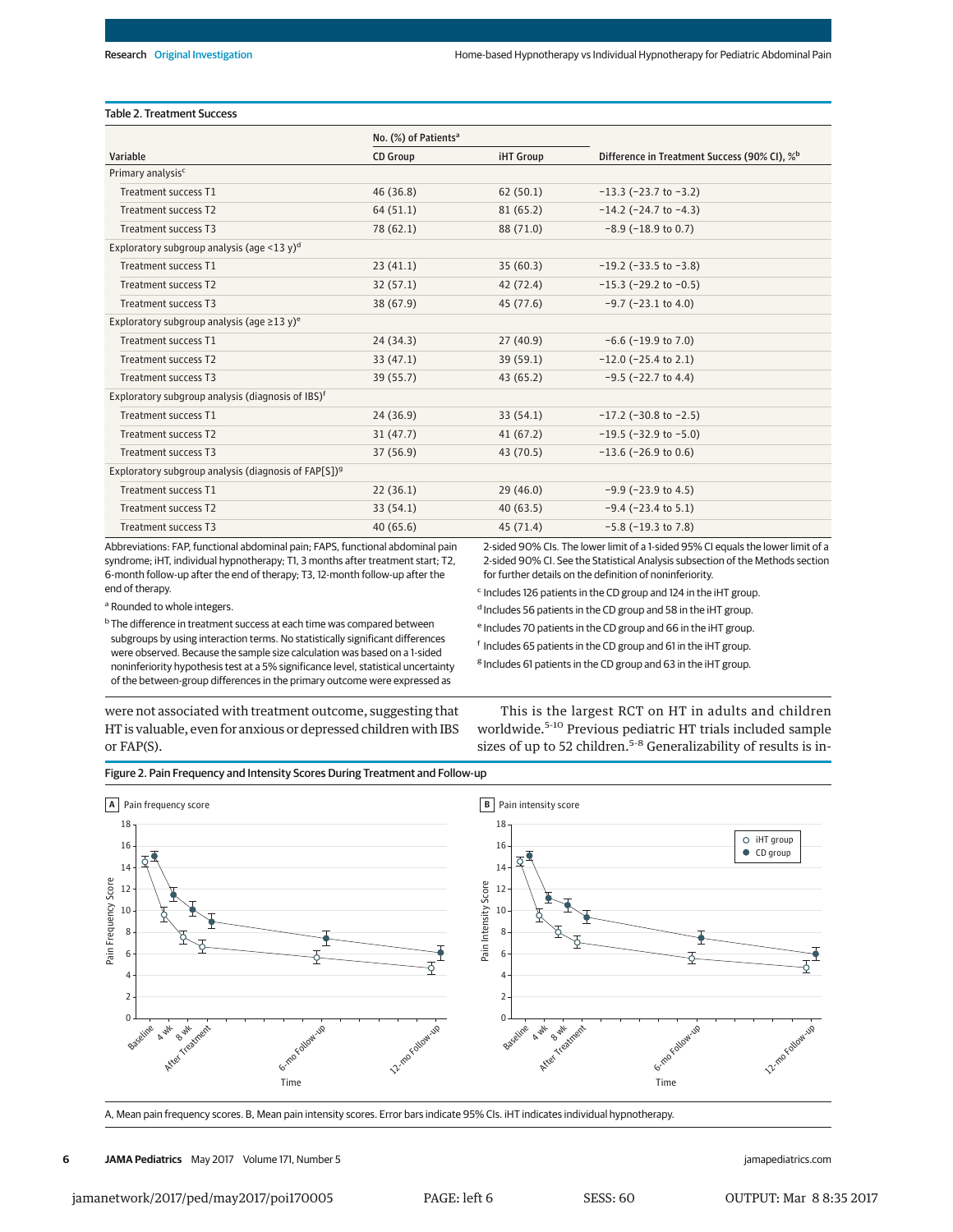creased by inclusion of children and adolescents recruited from secondary and tertiary care centers in rural and urban areas. Eleven therapists participated in the iHT group. No association between treatment success and the therapist performing the HT was found, which further strengthens results.

## Limitations

The label*hypnosis*may increase beliefs and expectancies about treatment response, and expectancies are thought to (partly) mediate effects of psychological treatments.28,29 The magnitude of this expectancy bias, however, appeared to be low in this RCT because treatment success was not predicted by treatment expectations of the child and both parents (eTable 4 in the Supplement). Hypnotic susceptibility also did not predict treatment success, which is in accordance with a large audit on HT for adults with IBS.<sup>30</sup> It could be hypothesized that the natural course of illness to some extent influenced response to treatment. Long-term follow-up studies in children with FAP disorders, however, found persisting symptoms in up to 45% of children after 5 years of follow-up, 31,32 and more than onethird of children still experienced symptoms after 10 years.<sup>33</sup> Children in this trial experienced abdominal symptoms for approximately 2.5 years before inclusion. Therefore, it is not likely that spontaneous remission contributed significantly to the proportions of treatment success. Inherent to the nature of HT, treatment masking is not possible. It could be hypothesized that this lack of masking is a limitation that may favor the iHT

group because children might want to please their therapist. However, outcomes were recorded by children and parents at home and sent to the researchers without informing the therapist, which reduced the risk of socially desirable answers and detection bias. Individual variability of symptoms over time was corrected by recording abdominal pain at 7 consecutive days.

# **Conclusions**

This study confirms earlier findings that HT is highly valuable in treating children with IBS or FAP(S), resulting in a significant decrease in pain scores and significant improvements in anxiety, depression, QoL, and pain beliefs. Therefore, HT should be incorporated in national guidelines on the treatment of pediatric IBS or FAP(S) and become reimbursed by health insurance companies. The noninferiority of homebased treatment with a hypnosis CD provides a rationale for implementation of this easy-to-use treatment in daily practice. Because the current generation of children and adolescents rarely uses CDs anymore, it would be preferable to implement the treatment as an application for a smartphone or tablet. Accessibility of HT will be improved because treatment with a CD can be started as soon as IBS or FAP(S) is diagnosed, without dealing with waiting lists caused by a shortage of qualified therapists.

#### ARTICLE INFORMATION

**Accepted for Publication:** January 19, 2017.

**Published Online:** March 27, 2017. doi:10.1001/jamapediatrics.2017.0091

**Author Affiliations:** Department of Pediatric Gastroenterology, Emma Children's Hospital and Academic Medical Center, Amsterdam, the Netherlands (Rutten, Frankenhuis, Benninga); Department of Pediatrics, St. Antonius Hospital, Nieuwegein, the Netherlands (Vlieger); Department of Pediatrics, Medical Center Alkmaar, Alkmaar, the Netherlands (George); Department of Pediatrics, Maasstad Hospital, Rotterdam, the Netherlands (Groeneweg); Department of Pediatrics, Isala Clinics, Zwolle, the Netherlands (Norbruis); Department of Pediatrics, Maxima Medical Center, Veldhoven, the Netherlands (Tjon a Ten); Department of Pediatrics, Amphia Hospital, Breda, the Netherlands (van Wering); Clinical Research Unit, Academic Medical Center, University of Amsterdam, Amsterdam, the Netherlands (Dijkgraaf, Merkus).

**Author Contributions:** Dr Rutten had full access to all the data in the study and takes responsibility for the integrity of the data and the accuracy of the data analysis.

Study concept and design: All authors. Acquisition, analysis, or interpretation of data: All

authors. Drafting of the manuscript: Rutten, Vlieger, Benninga.

Critical revision of the manuscript for important intellectual content: All authors. Statistical analysis: Rutten, Dijkgraaf, Merkus. Obtained funding: Vlieger, Dijkgraaf, Benninga.

Administrative, technical, or material support: All authors.

Study supervision: Vlieger, Benninga.

**Conflict of Interest Disclosures:** None reported.

**Funding/Support:** This study was funded by grant 171102013 from the Netherlands Organisation for Health Research and Development (Dr Benninga).

**Role of the Funder/Sponsor:** The funder of the study advised against a third study arm that included children receiving standard medical care without hypnotherapy. The funding source had no role in the design and conduct of the study; collection, management, analysis, and interpretation of the data; preparation, review, or approval of the manuscript; and the decision to submit the manuscript for publication.

**Additional Contributions:** Aaltje Lei, Department of Pediatric Gastroenterology, Emma Children's Hospital, Amsterdam, the Netherlands, and Carin M. Bunkers, Department of Pediatric Gastroenterology, Emma Children's Hospital, Amsterdam, the Netherlands, and Department of Pediatrics, St. Antonius Hospital, Nieuwegein, the Netherlands, provided support in performing the study. We thank all clinicians, patients, and parents who took part in this study and the hypnotherapists who performed the individual hypnotherapy sessions.

#### **REFERENCES**

**1**. Korterink JJ, Diederen K, Benninga MA, Tabbers MM. Epidemiology of pediatric functional abdominal pain disorders: a meta-analysis. PLoS One. 2015;10(5):e0126982.

**2**. Rasquin A, Di Lorenzo C, Forbes D, et al. Childhood functional gastrointestinal disorders: child/adolescent. Gastroenterology. 2006;130(5): 1527-1537.

**3**. Hyams J, Di Lorenzo C, Saps M, Shulman R, Staiano A, Van Tilburg M. Childhood functional gastrointestinal disorders: child/adolescent. Gastroenterology. 2016;150(6):1456-1468e2.

**4**. Chiou E, Nurko S. Management of functional abdominal pain and irritable bowel syndrome in children and adolescents. Expert Rev Gastroenterol Hepatol. 2010;4(3):293-304.

**5**. Vlieger AM, Menko-Frankenhuis C, Wolfkamp SC, Tromp E, Benninga MA. Hypnotherapy for children with functional abdominal pain or irritable bowel syndrome: a randomized controlled trial. Gastroenterology. 2007;133(5):1430-1436.

**6**. van Tilburg MA, Chitkara DK, Palsson OS, et al. Audio-recorded guided imagery treatment reduces functional abdominal pain in children: a pilot study. Pediatrics. 2009;124(5):e890-e897.

**7**. Weydert JA, Shapiro DE, Acra SA, Monheim CJ, Chambers AS, Ball TM. Evaluation of guided imagery as treatment for recurrent abdominal pain in children: a randomized controlled trial. BMC Pediatr. 2006;6:29.

**8**. Gulewitsch MD, Müller J, Hautzinger M, Schlarb AA. Brief hypnotherapeutic-behavioral intervention for functional abdominal pain and irritable bowel syndrome in childhood: a randomized controlled trial. Eur J Pediatr. 2013;172(8):1043-1051.

**9**. Webb AN, Kukuruzovic RH, Catto-Smith AG, Sawyer SM. Hypnotherapy for treatment of irritable bowel syndrome. Cochrane Database Syst Rev. 2007;17(4):CD005110.

jamapediatrics.com **(Reprinted) JAMA Pediatrics** May 2017 Volume 171, Number 5 **7**